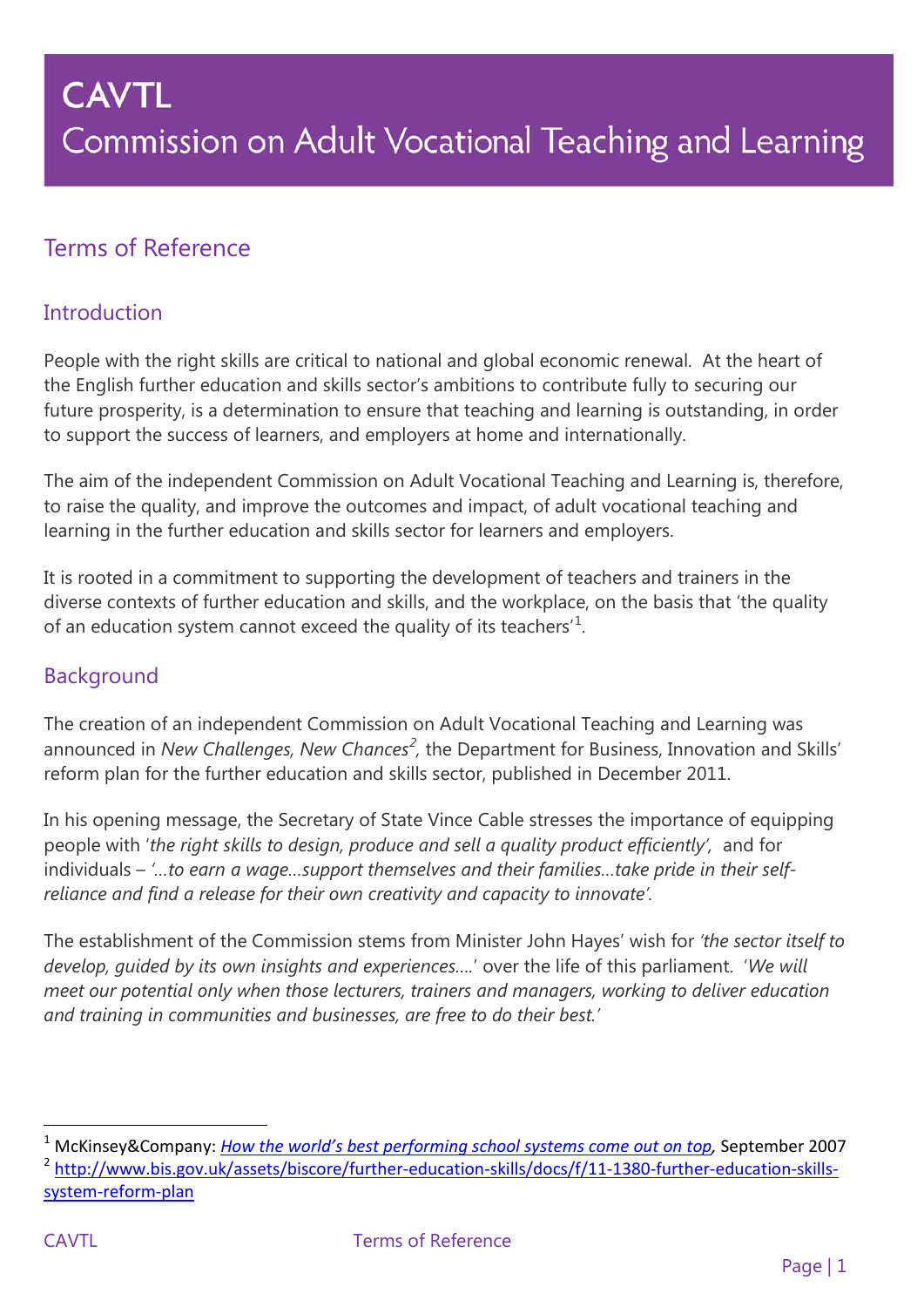*New Challenges, New Chances* also notes Ofsted's most recent Chief Inspector's report<sup>[3](#page-1-0)</sup> (2010/11) which found '*too little outstanding teaching and learning'.* It invites the sector to develop its own policy to support outstanding teaching and learning, supported by a Commission which will:

- bring together industry, teacher training colleges, professional associations and practitioners in the FE sector;
- be supported by LSIS and the Institute for Learning, and draw on evidence from Ofsted;
- explore how the best colleges and providers work with employers;
- set out the standard expected of a good learning opportunity for an adult and an apprentice, and define a range of effective pedagogical approaches.

#### Aim

The aim of the independent Commission on Adult Vocational Teaching and Learning is to raise the quality, and improve the outcomes and impact, of adult vocational teaching and learning in the further education and skills sector for learners and employers.

The Commission's focus will be on improving outcomes for adult vocational learners and employers. This will involve:

- articulating the features of a good or outstanding programme of vocational learning for an adult, wherever it is delivered including the workplace;
- an appraisal of the range of pedagogical approaches to adult vocational teaching and training, reflecting the diversity of adult learners' and employers' needs;
- investigating the role of technology in supporting good or outstanding adult vocational teaching and learning;
- creating a new national 'movement' to raise the quality of adult vocational teaching and learning by bringing together a wide range of stakeholders from industry, teacher training, professional associations and practitioners in the further education and skills sector;
- exploring how the best colleges and providers work with employers;
- raising the status of adult vocational teaching and learning beyond the further education and skills sector;

<span id="page-1-0"></span>l <sup>3</sup> <http://www.ofsted.gov.uk/resources/annualreport1011>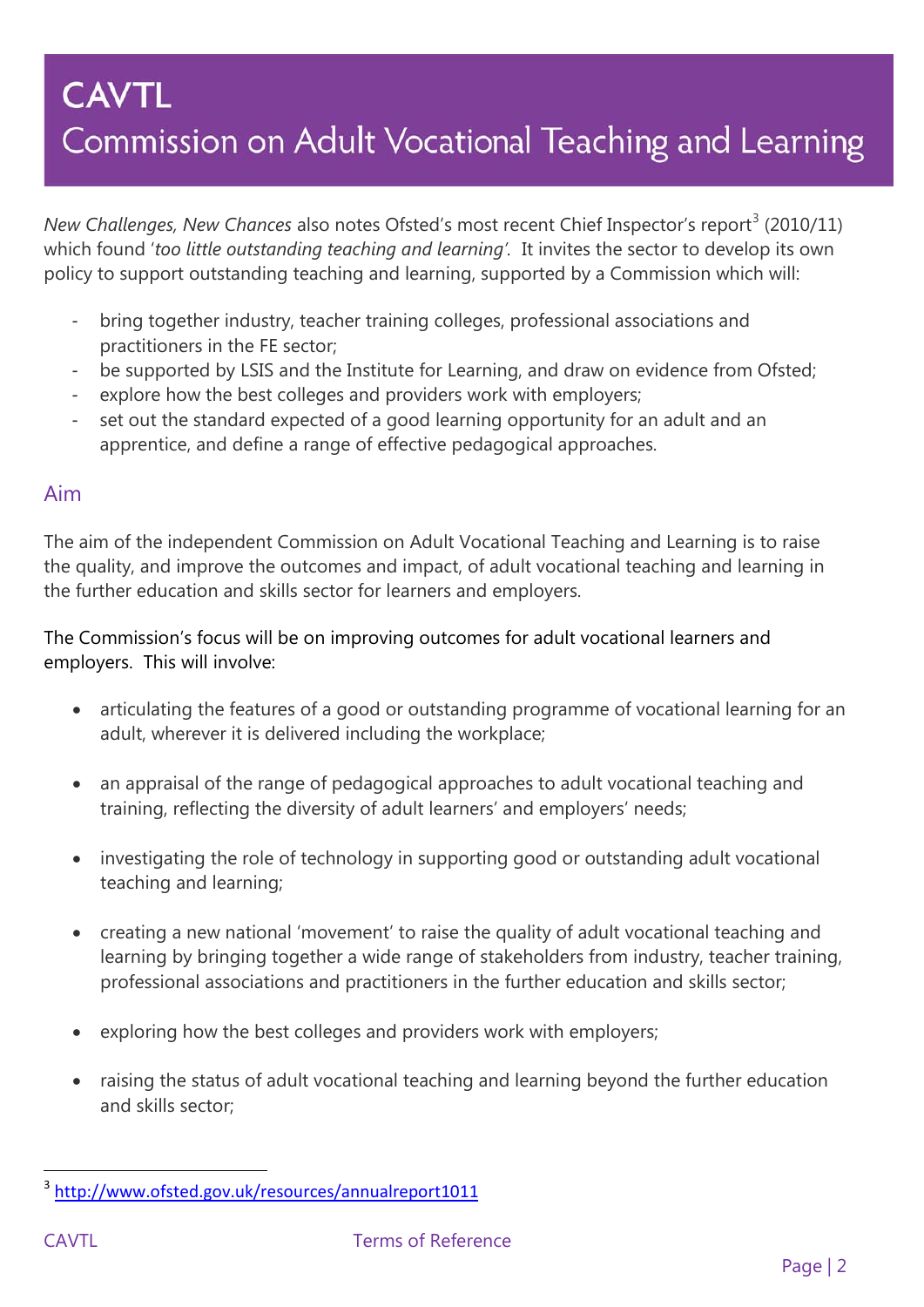- developing a sector owned framework to raise the quality of teaching and learning;
- reporting on findings, conclusions and recommendations in March 2013; and
- disseminating the Commission's findings widely.

### Ways of working

The Commission is committed to working openly, inclusively, and transparently, to serve the further education and skills sector, and the learners and employers who benefit from adult vocational teaching and learning. It will take account of the views of learners and employers at every stage of its work.

A wide range of stakeholders will be actively engaged in informing and shaping the Commission's findings, including: teachers, trainers, teacher educators, leaders of learning, professional bodies, and learning technologists, as well as learners and employers.

A range of communications will be adopted to ensure wide access to, and engagement with, the Commission's work and to encourage on-going discussion and debate about what makes for good and outstanding teaching and learning.

Its work will be underpinned by a rigorous approach to research in order to ensure its findings, conclusions and recommendations are compelling and evidence-based. Evidence will be gathered from a wide range of sources, including from practitioners, Ofsted, the research community, and international literature.

### Phases of work

The Commission will broadly work in three phases:

Phase 1 – spring/summer 2012: consult widely, gather evidence, listen to a wide range of perspectives, review research literature and good practice.

Phase 2 – autumn 2012: explore cross-cutting themes, synthesise evidence and emerging findings with a wide range of stakeholders.

Phase 3 – winter/early spring 2012-13: develop, test and refine a framework for supporting outstanding teaching and learning, and prepare final report of the Commission's findings, conclusions and recommendations.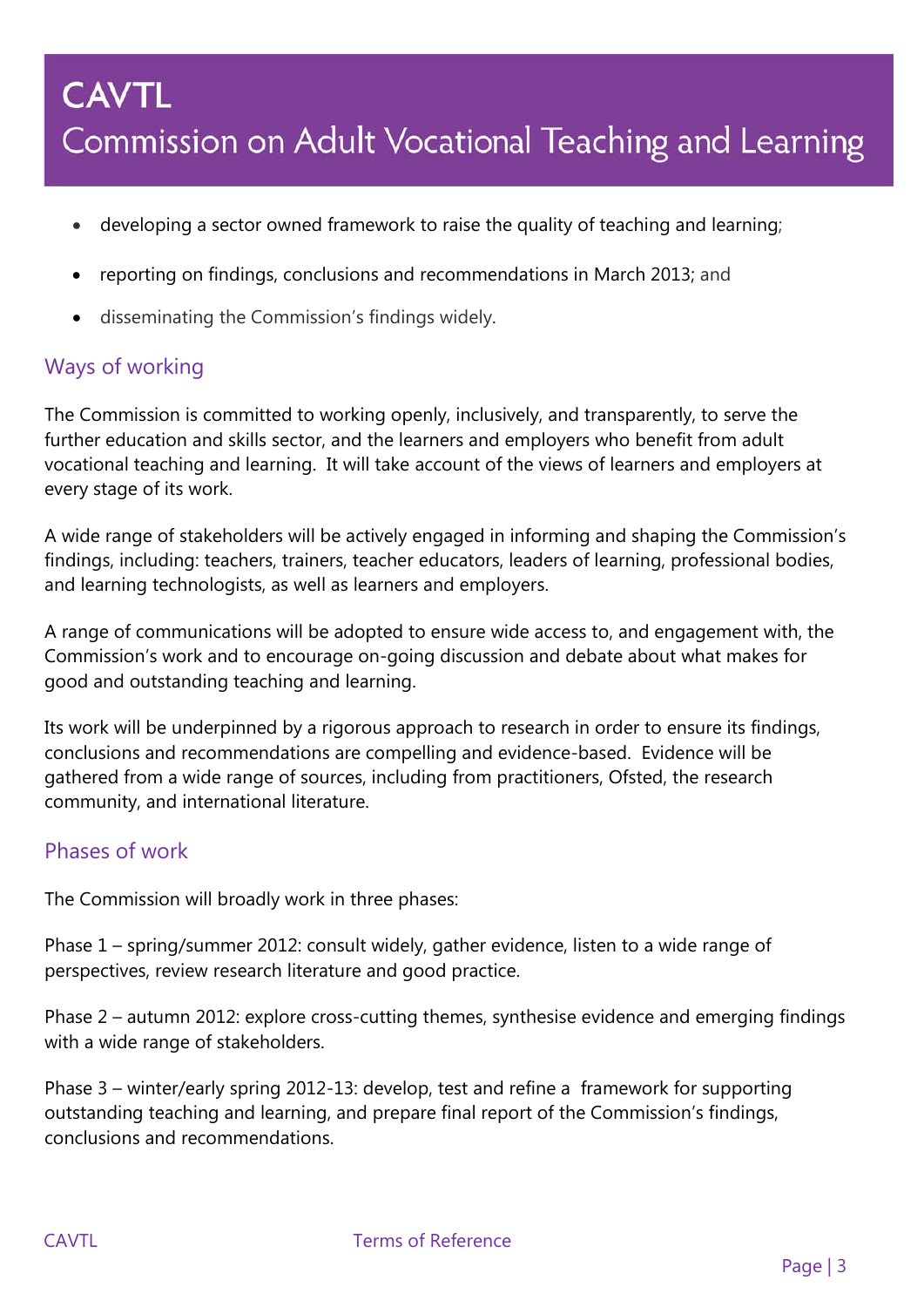### Themes

Some of the initial themes of enquiry for the Commission will include:

- the role of technology;
- higher level vocational teaching and learning;
- teacher training and continuing professional development;
- managing, reviewing and assessing learning;
- embedding English and maths in vocational teaching and learning;
- leading adult vocational teaching and learning;
- international comparisons.

These and other themes will be explored through:

- a range of seminars with teachers, trainers, teacher educators and leaders of learning; and learners, employers, professional associations and learning technologists;
- a programme of visits to enable commissioners to see good and outstanding teaching and learning in practice;
- online discussions; and
- a rigorous review and synthesis of the evidence base, including literature reviews; calls for evidence; and commissioned research.

### Commissioners

The Commission represents a significant opportunity for the FE and skills sector to shape future policy and practice in relation to adult vocational teaching and learning, based on the expertise and experience of teachers, trainers, learners, employers and leaders of learning across a diverse range of settings – from colleges to workplace learning.

Frank McLoughlin CBE, Principal of City and Islington College, has been appointed as chair of the Commission, working with two vice chairs: Fiona McMillan OBE, President of the Association of Colleges and formerly Principal of Bridgwater College; and Graham Schuhmacher MBE, Head of Development Services at Rolls-Royce. Other commissioners have been recruited from a range of constituencies to reflect the diversity of interests in adult vocational teaching and learning:

The 19 commissioners are:

**Frank McLoughlin CBE,** Chair, and Principal of City and Islington College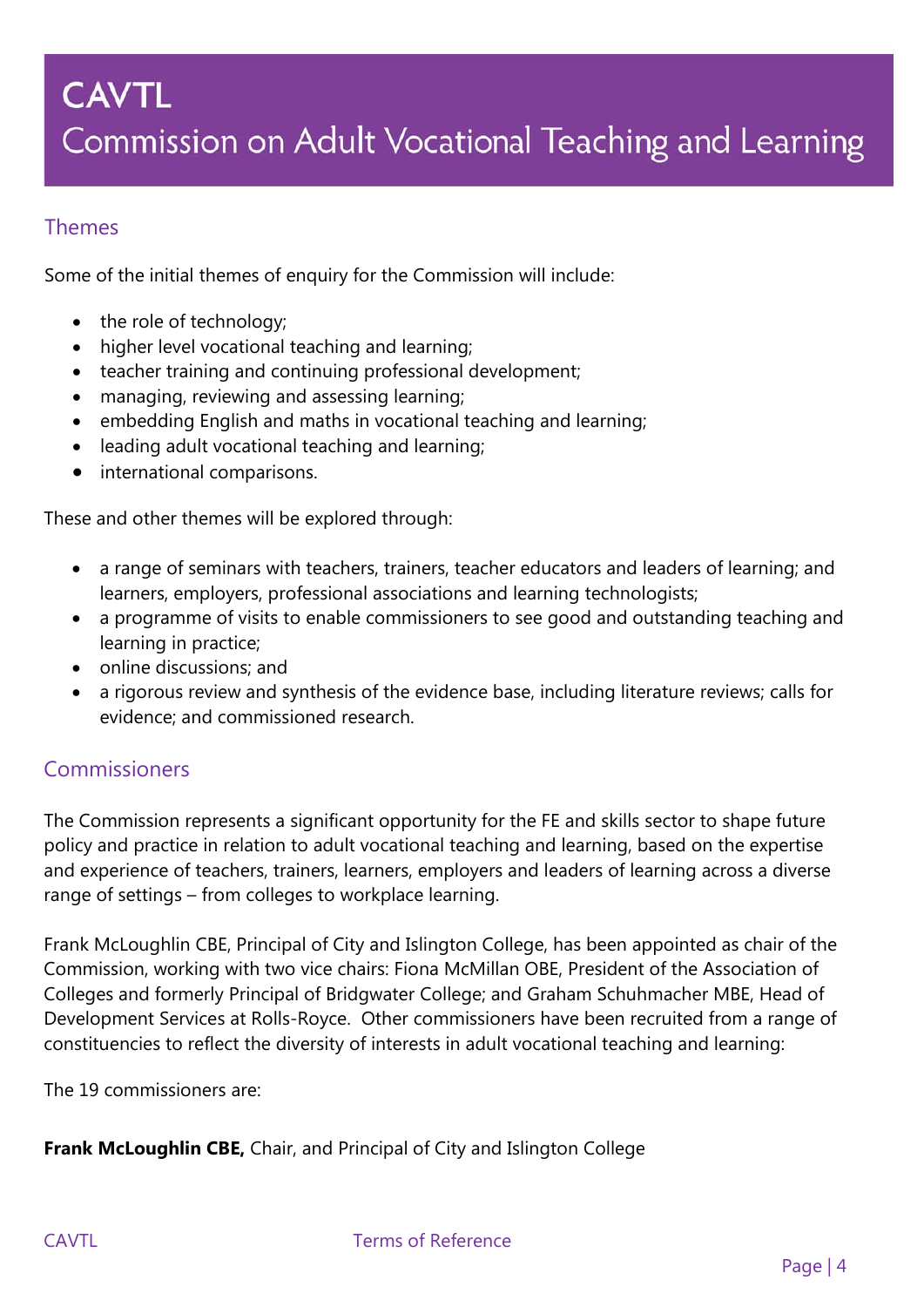**Fiona McMillan OBE,** Vice Chair, and President of the Association of Colleges and former Principal, Bridgwater College **Graham Schuhmacher MBE¸** Vice Chair, and Head of Development Services at Rolls-Royce **Bill Alexander**, Head of Training and Skills, National Skills Academy - Railway Engineering **Richard Atkins,** Principal, Exeter College **Mariane Cavalli**, Principal, Warwickshire College **Rob Hammond**, Managing Director, Direct Training Solutions Ltd **Professor Matthew Harrison**, Director of Education, The Royal Academy of Engineering **Sue Hill**, Head of Teaching and Learning, West Herts College **Gary Hughes**, Director of Curriculum and Developments (Adults), Hull College **Colonel Carolyn Johnstone**, Ministry of Defence **Roshni Joshi**, Student, South Downs College and NUS representative **Martina Milburn**, Chief Executive, The Prince's Trust **Shauni O'Neill**, National Apprentice of the Year 2011, Transport for London **Jacqui Ramus**, Practice Development Manager, St Monica Trust **Mike Smith**, Curriculum Development Manager, Eagit Training **Alastair Taylor**, Quality Advisor, Landex **Tom Wilson**, Director, Unionlearn **Dereth Wood**, Director of Operations, learndirect

### A wider reference forum

A wider reference forum will extend the reach of the Commission to enable the widest range of stakeholders and partners to be engaged in shaping the design, work and conclusions of the Commission.

Additionally, two partners meetings will be convened during the life of the Commission with representative bodies.